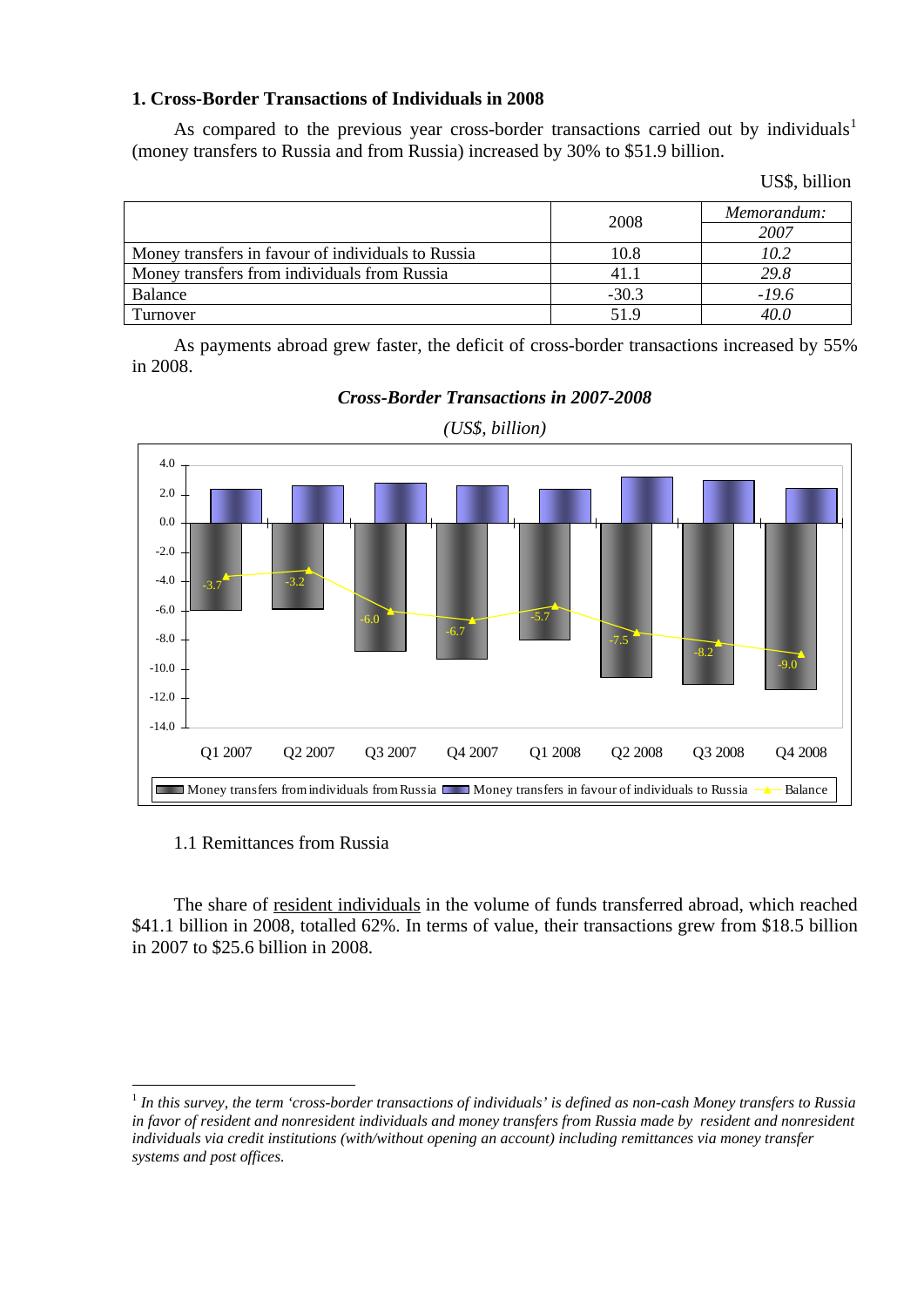## *Target Structure of Money Transfers from Resident Individuals from Russia in 2007-2008*





As in the previous years, transfers related to the accumulation of foreign assets abroad were made up the major part of operations carried out by residents. In 2008, Russian citizens transferred \$8.5 billion to their accounts with foreign banks, of which \$1.5 billion was transferred to accounts with Dutch banks, with an average transfer sum of \$5.2 million. Significant transfers were made to countries, which offered tax benefits and did not require the disclosure and provision of information during the conduct of financial transactions. For example, transfers for the purpose of account replenishment averaged \$2.0 million in Luxembourg, \$1.1 million in Switzerland and \$0.5 million in Monaco.

The value of remittances without quid pro  $\{0\}$  send abroad by resident individuals increased from \$5.1 billion in 2007 to \$7.3 billion in 2008. Over 80% of these transfers included remittances via money transfer operators<sup>[2](#page-1-1)</sup>. The value of such transfers grew due to an increase in remittances by Russian citizens to their relatives abroad.

Payments for goods and services accounted for about 17% of money transfers abroad. A total of \$3.3 billion was transferred as payment for goods, or 67% more than a year earlier. This amount largely involved payments for cars. Individuals spent \$62.0 million in 2008 (\$41.1 million in 2007) on the purchase of goods through catalogues.

The value of personal remittances to pay for services stood at \$1.1 billion, with payments for the services of travel agencies and tour operators accounting for two-thirds of that amount. Payments for education-related services contributed about 10%.

The share of money transfers by non-resident individuals from Russia was unchanged in 2008 from the previous year. In terms of value, these remittances increased from \$11.3 billion in 2007 to \$15.5 billion in 2008.

## 1.2 Money Transfers to Russia

1

Money transfers to Russia amounted to \$10.8 billion in 2008, with most of the funds transferred in favour of resident individuals who accounted for 75% (\$8.1 billion) of transactions

<span id="page-1-0"></span><sup>&</sup>lt;sup>1</sup> Remittances without quid pro quo include grants, donations, compensation payments, scholarships, pensions, alimonies, inheritance payments, gifts, and also all remittances made through money transfer operators conducted by resident individuals.

<span id="page-1-1"></span> $2$  Here and below money transfer operators include Anelik, BLIZKO, Coinstar Money Transfer, Contact, InterExpress, Migom, MoneyGram, PrivatMoney, UNIStream, Western Union, AsiaExpress, ALLURE, Blitz, Bystraya Pochta, Guta Sprint, Zolotaya Korona, LEADER, and also the Postal Service of Russia.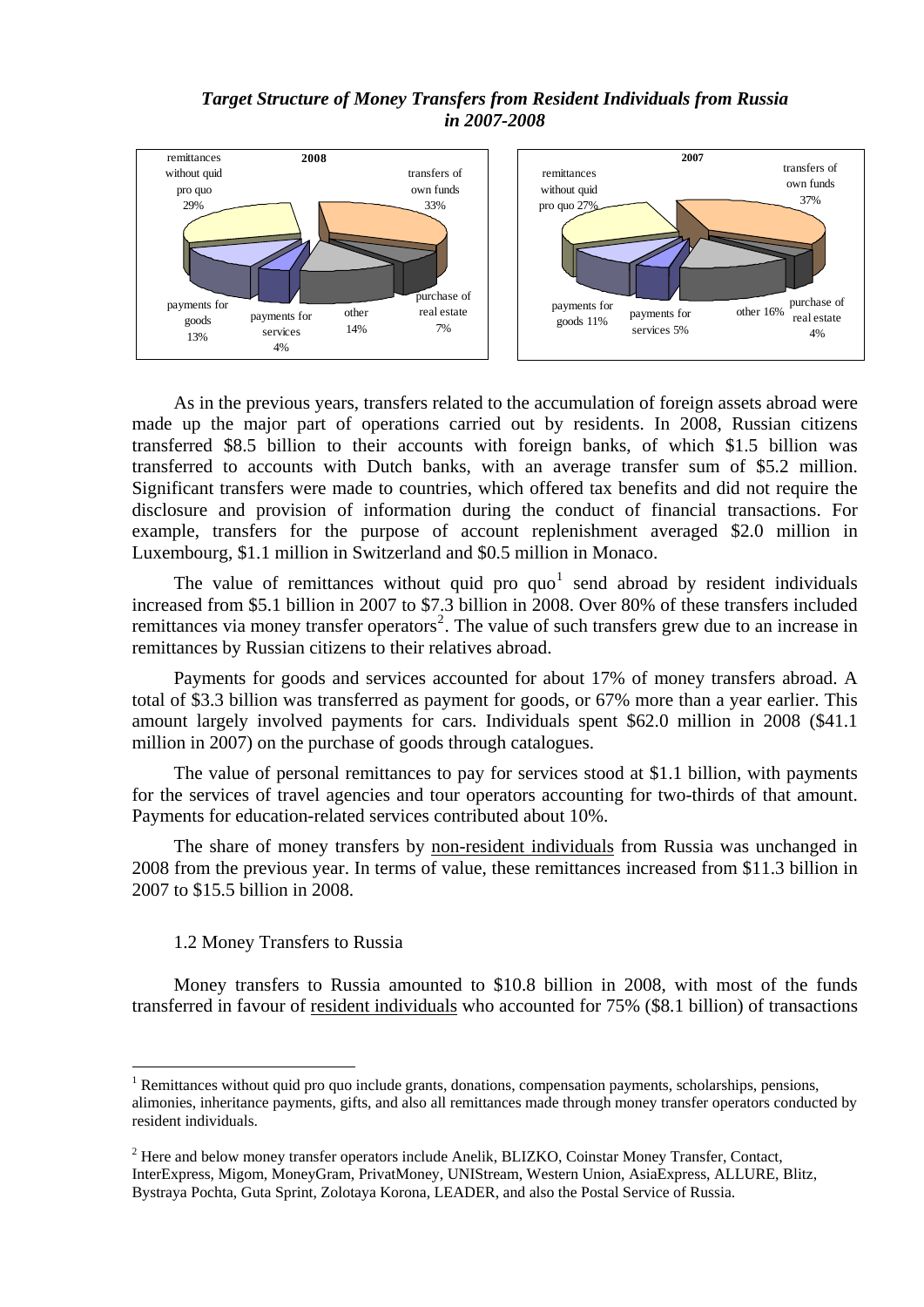to Russia in favour of individuals (residents and non-residents) as compared with 73% (\$7.5 billion) in 2007.



*Target structure of Money Transfers in favour of Resident Individuals to Russia in 2007-2008* 

In 2008, resident individuals transferred \$2.1 billion of their own funds (money transfers from individuals' accounts abroad to the accounts of the same individuals with Russian banks), including the repatriation of their own funds brought out of Russia earlier. The share of these transfers dropped from 28% in 2007 to 26% in 2008. Transfers from accounts with Swiss banks (\$1.0 billion) accounted for half of these receipts.

Remittances without quid pro quo ranked  $2<sup>nd</sup>$  (24%) in the structure of money transfers from abroad. In terms of value, they increased by \$0.1 billion (by 7%) as compared with 2007 to \$1.9 billion. Transfers via MTOs accounted for 86% of this amount (\$1.6 billion).

Annual wages and salaries to Russia from abroad directly to resident personal accounts equalled \$0.9 billion. According to estimates, operations by foreign shipping companies, which paid wages to sailors through the transfer of corresponding sums to Russian banks, accounted for about 15% of this amount.

Payments for goods and services accounted for an insignificant share in the structure of money receipts (5%). These receipts largely involved proceeds from the sale of individuals' personal property (antiques, cars and other goods) and payments for financial, legal, consulting and other services rendered by individuals, and also the payment of royalties.

Money transfers in favour of non-resident individuals totalled \$2.7 billion in 2008. Their share in the structure of money receipts dropped from 27% in 2007 to 25% in 2008.

### 1.3 Geographical Allocation of Cross-Border Transactions

Geographically, transactions with non-CIS countries prevailed in the structure of crossborder transactions: their value totalled \$35.9 billion in 2008 (\$28.5 billion in 2007) whereas the value of operations with CIS countries stood at \$15.9 billion (\$11.5 billion in 2007). Transactions with both groups of countries registered a deficit. Net outflow of money from Russia to non-CIS countries increased by 55% to \$18.3 billion. Net outflow of money to CIS countries registered a similar increase.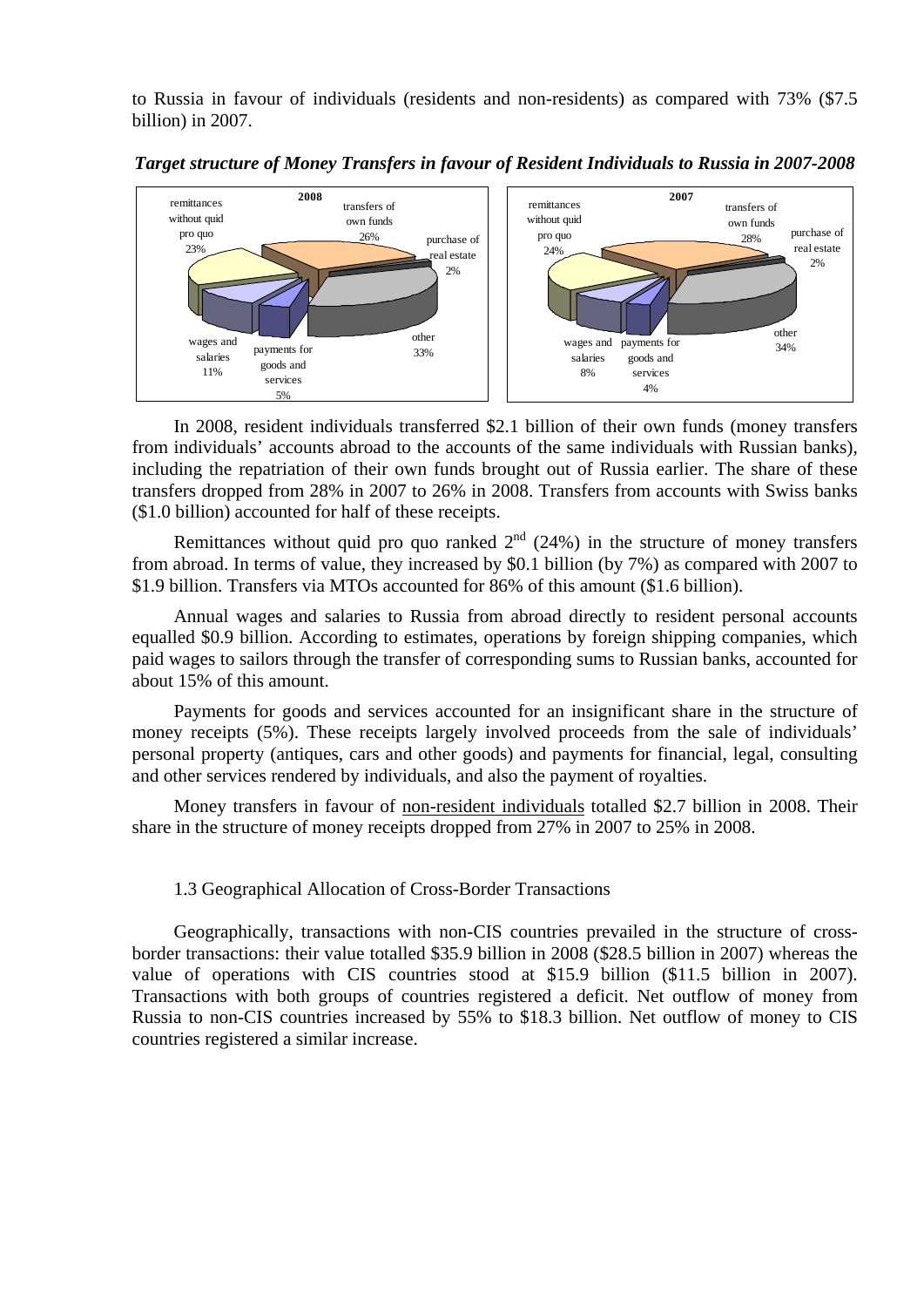

Switzerland, the United States, Cyprus, the United Kingdom, Germany and Kazakhstan were the main countries, from which money was transferred in favour of individuals in Russia. Overall, these countries accounted for over 50% of all receipts.

*Top 10 Countries Made Money Transfers in favour of Individuals (Residents and Nonresidents) in Russia in 2008* 



Remittances from Switzerland amounted to \$1.8 billion. Transfers from the accounts of resident individuals opened with Swiss banks to their accounts in Russia made up more than half of these receipts, with an average sum per transaction being close to \$0.5 million.

The United States ranked  $2<sup>nd</sup>$  in terms of the value of money transfers to Russia (\$1.1) billion). These operations largely involved remittances without quid pro quo. About 16% of these remittances were made through money transfer operators.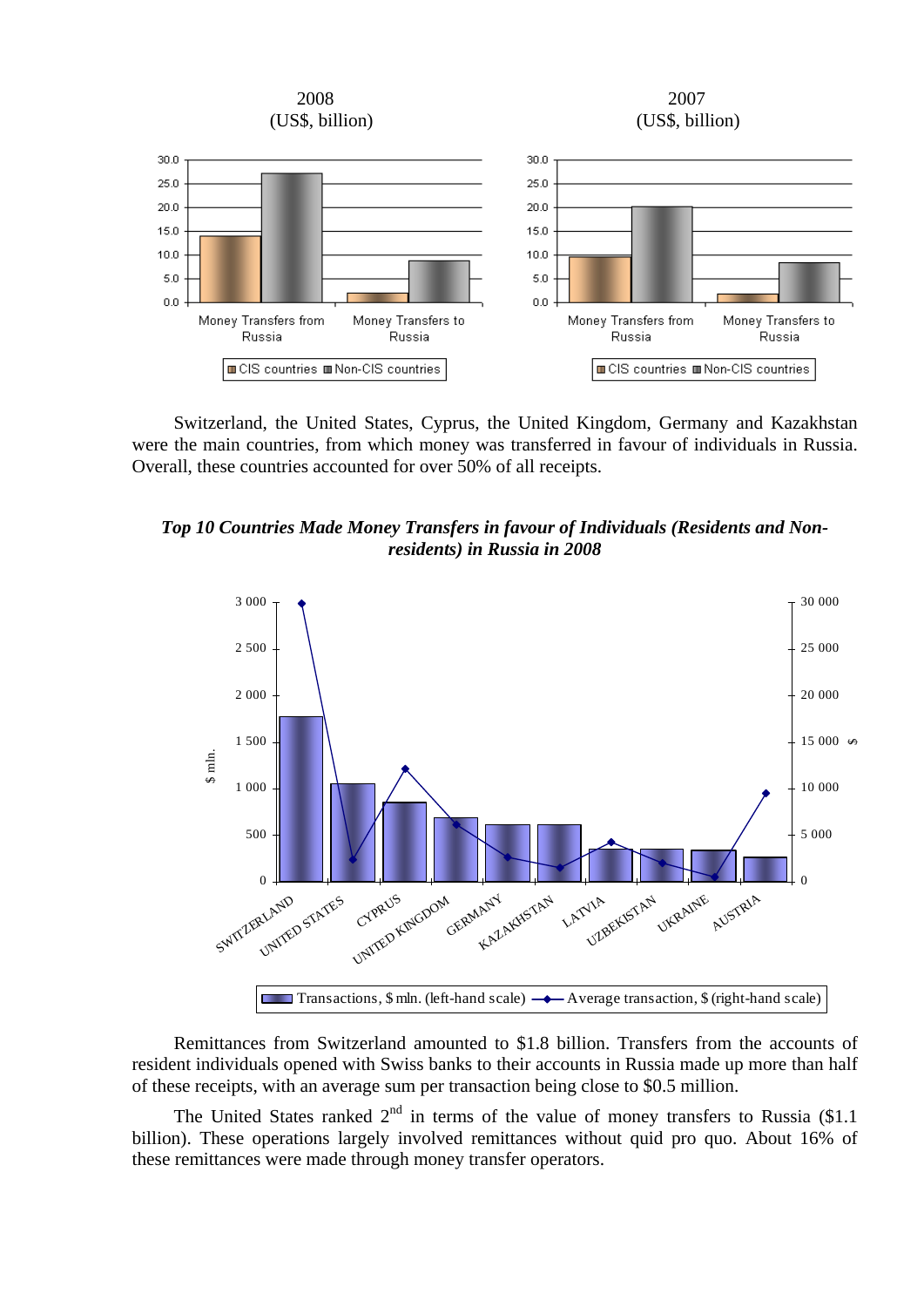Kazakhstan was the only CIS country, which remitted more money to Russia than it received.

Transactions with an average sum of over \$5,000 were carried out with Switzerland, Cyprus, the United Kingdom and Austria. Most frequently, these operations involved the repatriation of resident individuals' money.

The main recipients of money from individuals from Russia were China, Switzerland, Uzbekistan, Tajikistan, Ukraine and the United States. The share of remittances in the structure of payments to each of the above six countries accounted for more than 5% of the total value. Overall, they contributed over 43% of all remittances abroad.

# *Top 10 Countries Received Money Transfers from Individuals (Residents and Non-residents) from Russia in 2008*



The largest amount of money transfers from Russia went to China (\$4.3 billion) as compared with other countries. These transactions were largely performed by non-residents, with an average transaction (\$24,000) being larger than the amount of money transfers by residents and exceeding 30 times the average amount of a non-resident's transaction to CIS countries. Over a half of money transfers to China came from two federal districts: the Far Eastern and Urals Federal Districts, with an average transaction from the Amur Region exceeding \$180,000. According to estimates, these transaction are related not so much to grant transfers as to payments for goods imported into Russia without due customs clearance.

A considerable part of transactions from Russia to Switzerland (85% of the total value of transfers to that country) was linked with the placement of financial resources by resident individuals with Swiss banks.

Small amounts in favour of households were largely transferred to Uzbekistan (with an average remittance of \$766), Tajikistan (\$637) and Ukraine (\$718).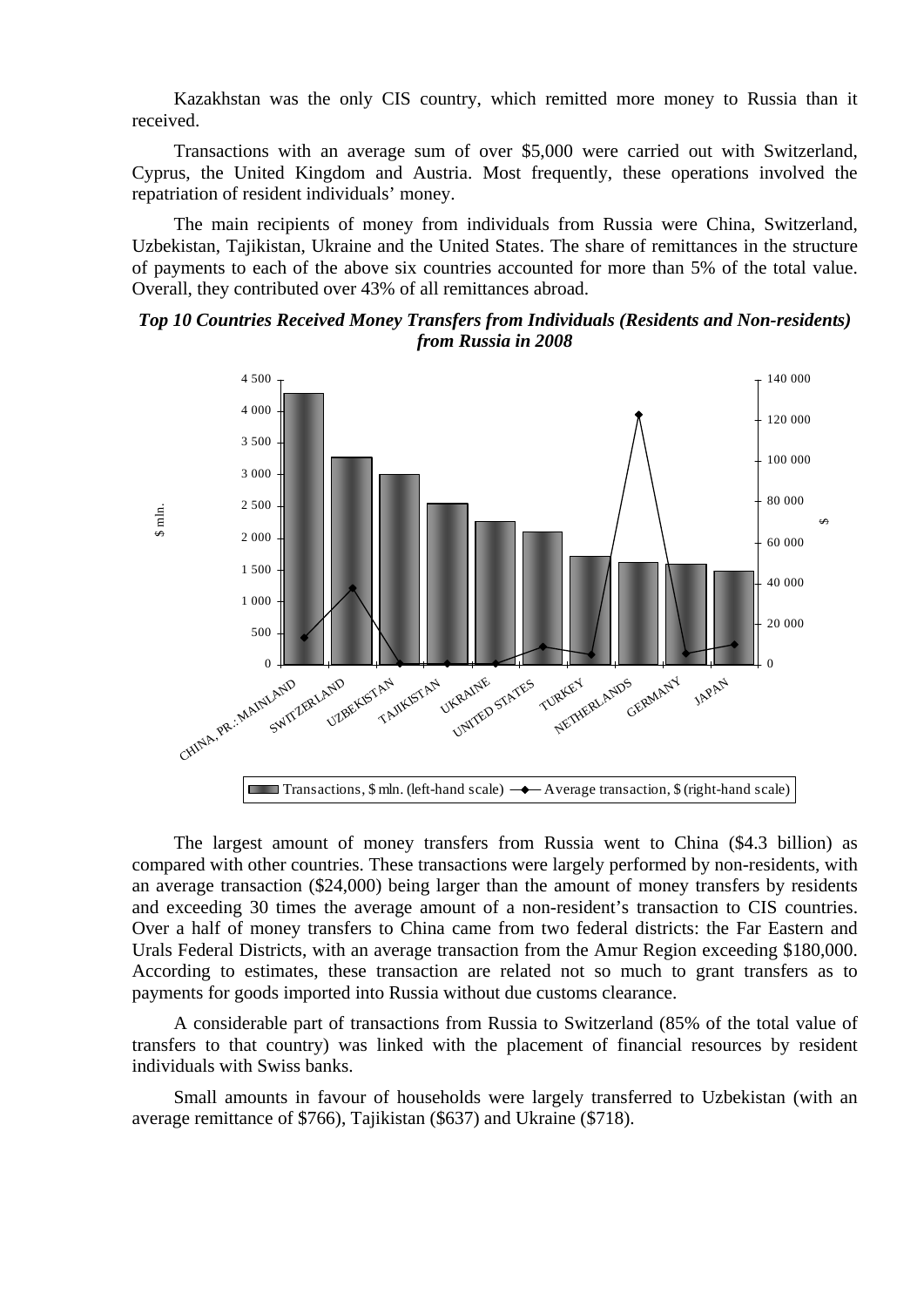# *Cross-Border Transactions by Individuals (Residents and Non-residents) by countries[1](#page-5-0)*



Russia registered a deficit with ten leading countries in terms of cross-border transactions. The deficit with Uzbekistan, Tajikistan and Ukraine (a total of \$7 billion) arose partially created due to remittances in favour of relatives by individuals temporarily or permanently working in Russia, the deficit with China and Turkey (\$5.8 billion) resulted from transactions related to the imports of goods and the deficit with Switzerland, the Netherlands and the United Kingdom (\$3.6 billion) was attributable to residents' transfers from their accounts with Russian banks to their accounts abroad.

1

<span id="page-5-0"></span> $<sup>1</sup>$  The data are given for ten main countries in terms of the turnover of cross-border transactions. The deficit means</sup> larger remittances from Russia than remittances to Russia.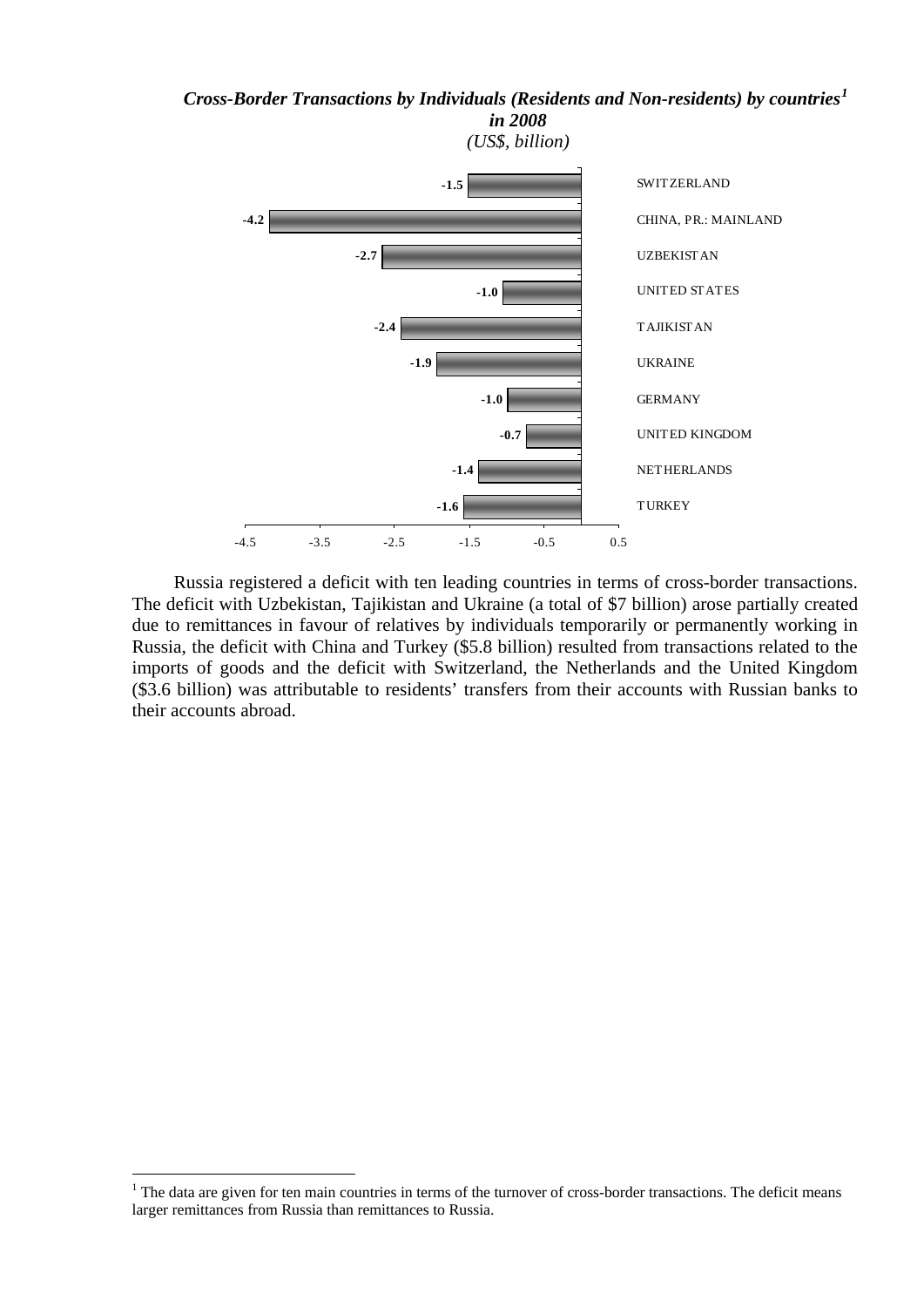### **2. Cross-Border Remittances via money transfer operators**

Cross-border remittances made through money transfer operators and the Postal Service of Russia (hereinafter, MTOs) are an integral part of cross-border transactions.

They accounted for 33% money transfers from individuals from Russia in 2008 (32% in 2007) and for 18% of money transfers in favour of individuals to Russia (16% in 2007).

Since 2003, the volume of remittances via MTOs increased eightfold to reach \$15.7 billion in 2008. The annual growth rate amounted to about 150%. This rapid growth was largely maintained by transfers from Russia.

In the fourth quarter of 2008, financial crisis considerably lowered money remittances from Russia<sup>[1](#page-6-0)</sup>, which was caused by both a decrease in the average remittance amount in dollar terms and a reduction in the number of transactions.



*(seasonally adjusted) US\$, million* 

*Cross-Border Remittances via MTOs* 

As compared to the previous year the value of money remittances from Russia increased by 45% to \$13.7 billion. Remittances to Russia did not grow at such a rapid pace. In 2008, they increased by 18% and stood at \$2.0 billion.

The major part of remittances from Russia (92%) went to CIS countries and amounted to \$12.6 billion. Remittances to Russia came from both the CIS (\$1.2 billion) and non-CIS countries (\$0.8 billion).

An average remittance from Russia increased by 12% to \$698. An average remittance to non-CIS countries was twice as large as an average remittance to CIS countries (\$1,495 and \$667, respectively).

1

<span id="page-6-0"></span><sup>&</sup>lt;sup>1</sup> Excluding the seasonal factor.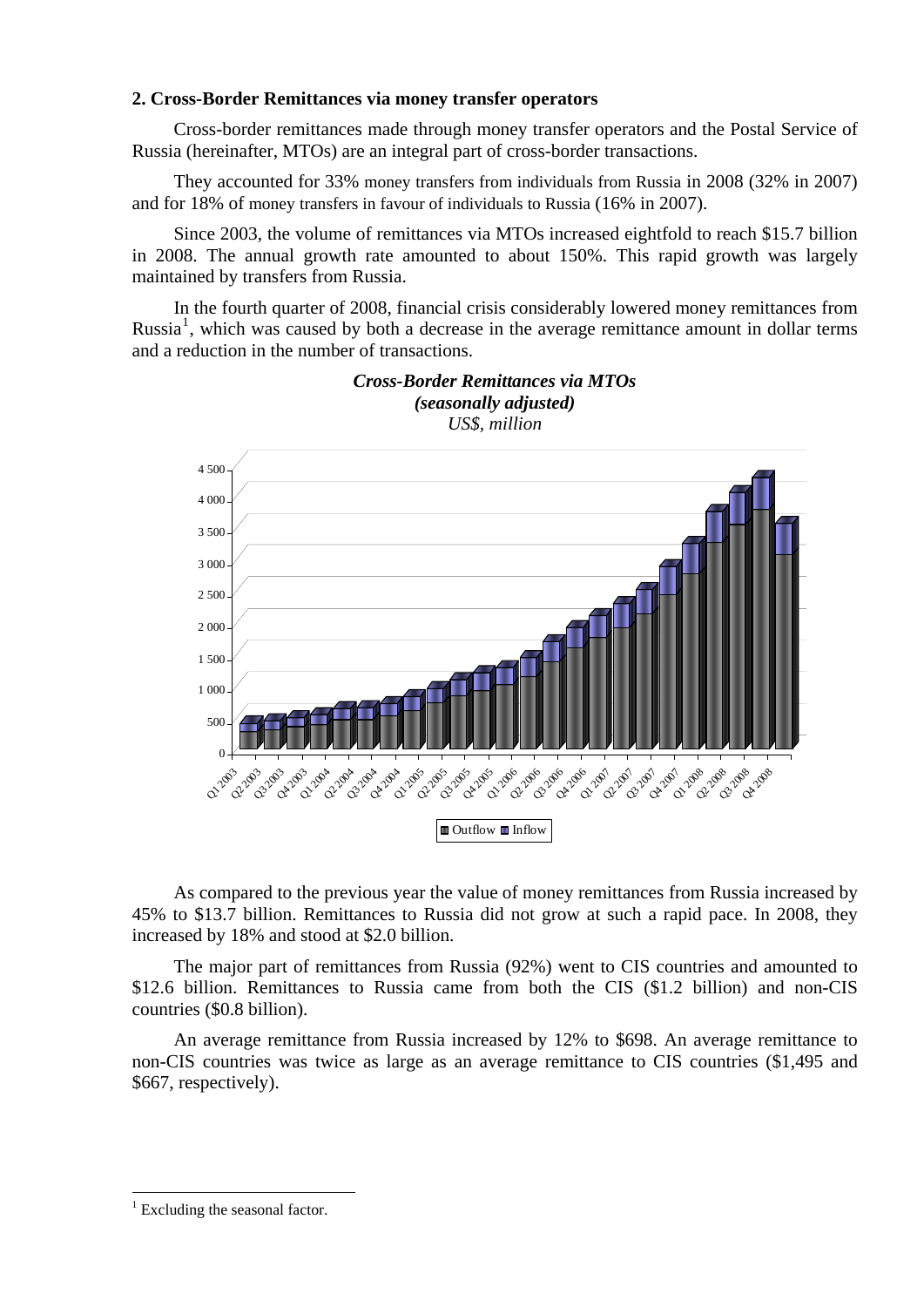|                                | 2008  | Memorandum:<br>2007 |
|--------------------------------|-------|---------------------|
| <b>Remittances from Russia</b> | 698   | 623                 |
| to non-CIS countries           | 1,495 | 1,407               |
| to CIS countries               | 667   | 589                 |
| <b>Remittances to Russia</b>   | 671   | 579                 |
| from non-CIS countries         | 647   | 583                 |
| from CIS countries             | 689   | 575                 |

## *Average Amount of one Remittance via MTOs*

In 2008, the main recipients of money remittances from Russia via MTOs were Uzbekistan (21.7%), Tajikistan (18.4%), Ukraine (12.3%), Armenia (9.1%) and Kyrgyzstan (8.4%).

The main donor countries were Uzbekistan (14.5%), Kazakhstan (11.9%), Ukraine (10.4%), the United States (8.7%) and Armenia (4.8%).

The geography of remittances to Russia and from Russia differed by concentration. The three largest donor countries contributed one-third of money received by individuals in Russia while the top three recipient countries accounted for more than a half of money remitted from Russia.

| Remittances from<br>Russia | US\$, million | Share,<br>$\%$ | Remittances to<br>Russia | US\$, million | Share,<br>$\%$ |
|----------------------------|---------------|----------------|--------------------------|---------------|----------------|
| Total                      | 13,707        | 100%           | Total                    | 1,977         | 100%           |
| <b>UZBEKISTAN</b>          | 2,978         | 22%            | <b>UZBEKISTAN</b>        | 287           | 15%            |
| <b>TAJIKISTAN</b>          | 2,516         | 18%            | <b>KAZAKHSTAN</b>        | 236           | 12%            |
| <b>UKRAINE</b>             | 1,690         | 12%            | <b>UKRAINE</b>           | 206           | 10%            |
|                            |               |                | <b>UNITED</b>            |               |                |
| <b>ARMENIA</b>             | 1,249         | 9%             | <b>STATES</b>            | 172           | 9%             |
| <b>KYRGYZSTAN</b>          | 1,157         | 8%             | <b>ARMENIA</b>           | 96            | 5%             |
| <b>MOLDOVA</b>             | 1,114         | 8%             | <b>TAJIKISTAN</b>        | 88            | 4%             |
| <b>AZERBAIJAN</b>          | 887           | 6%             | <b>KYRGYZSTAN</b>        | 81            | 4%             |
| <b>GEORGIA</b>             | 683           | 5%             | <b>ITALY</b>             | 55            | 3%             |
| <b>CHINA</b>               | 473           | 3%             | <b>AZERBAIJAN</b>        | 49            | 2%             |
| <b>KAZAKHSTAN</b>          | 187           | 1%             | <b>CHINA</b>             | 47            | 2%             |
| Other countries            | 772           | 6%             | Other countries          | 659           | 33%            |

### *Remittances via MTOs by Country in 2008*

According to estimates, the average fee charged from a client for a money remittance via MTOs abroad was 3.3% of the remittance sum in 2008. With the average remittance of \$700, the average fee equalled \$23.

The size of remittance fee has dropped considerably in the past few years. The largest reduction was registered for remittances ranging from \$100 to \$200. The remittance fee fell by 6% on average in 2008 year.